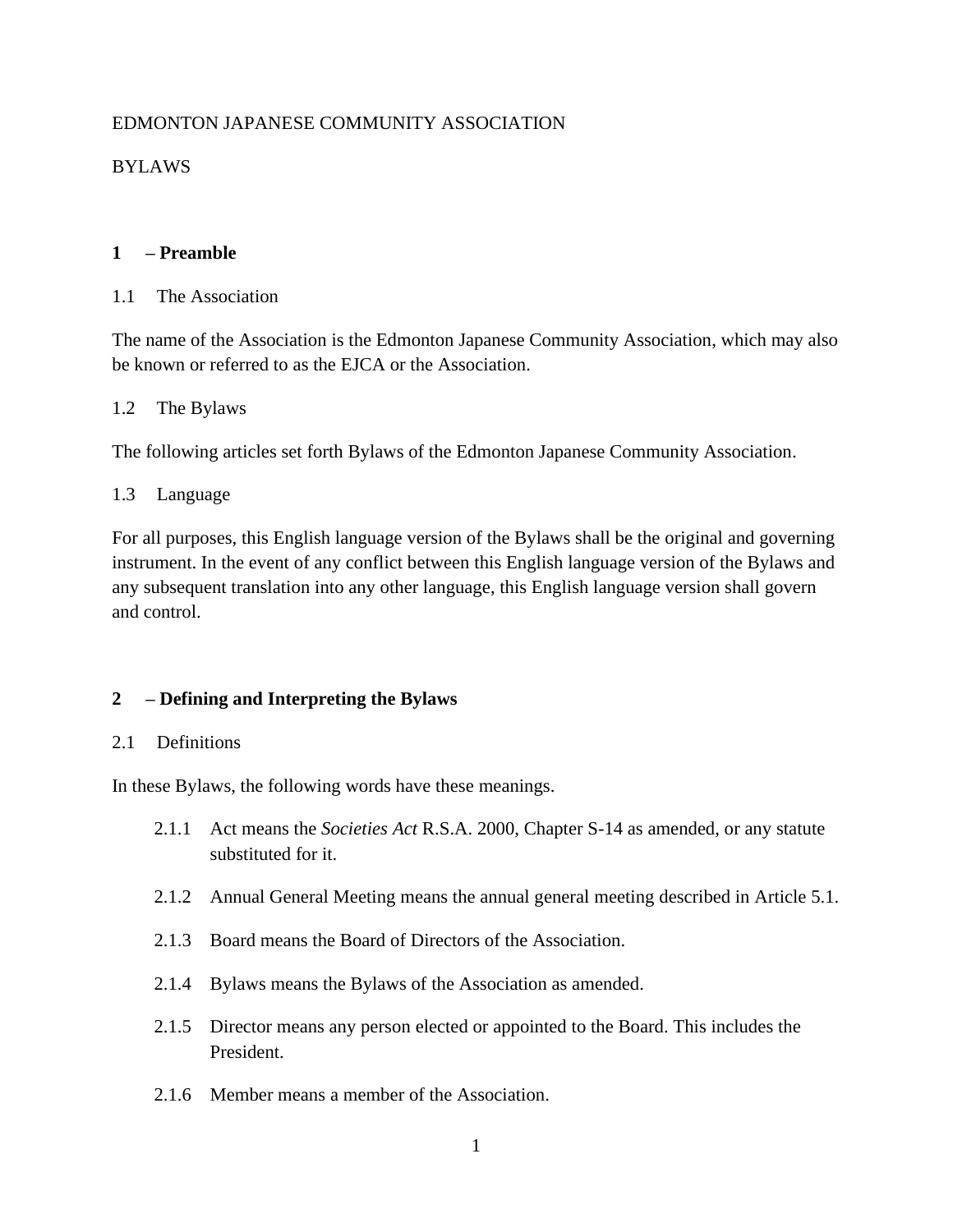- 2.1.7 Meeting of the Association means meetings held as described in Article 5.
- 2.1.8 Officer means any Officer listed in Article 6.2.
- 2.1.9 Registered Office means the registered office for the Association.
- 2.1.10 Register of Members means the register maintained by the Board of Directors containing the names of the Members of the Association.
- 2.1.11 Special Meeting means the special meeting described in Article 5.3.
- 2.1.12 Special Resolution means:
	- a. a resolution passed at a General Meeting of the membership of this Association. There must be twenty-one (21) days' notice for this meeting. The notice must state the proposed resolution. There must be approval by a vote of 75% of the voting Members who vote in person;
	- b. a resolution proposed and passed as a special resolution at a General Meeting with less than twenty-one (21) days' notice. All the Voting Members eligible to attend and vote at the General Meeting must agree; or
	- c. a resolution agreed to in writing by all the Voting Members who are eligible to vote on the resolution in person at a General Meeting.
- 2.1.13 Voting Member means a Member entitled to vote at the meetings of the Association as specified under 4.2.2.

## 2.2 Interpretation

The following rules of interpretation must be applied in interpreting these Bylaws.

- 2.2.1 Pronouns in masculine, feminine and neuter genders shall be construed to include any other gender, and words in the singular form shall be construed to include the plural and vice versa, unless the context otherwise requires.
- 2.2.2 Corporation: words indicating persons also include corporations.
- 2.2.3 Headings are for convenience only. They do not affect the interpretation of these Bylaws.
- 2.2.4 Liberal Interpretation: these Bylaws must be interpreted broadly and generously.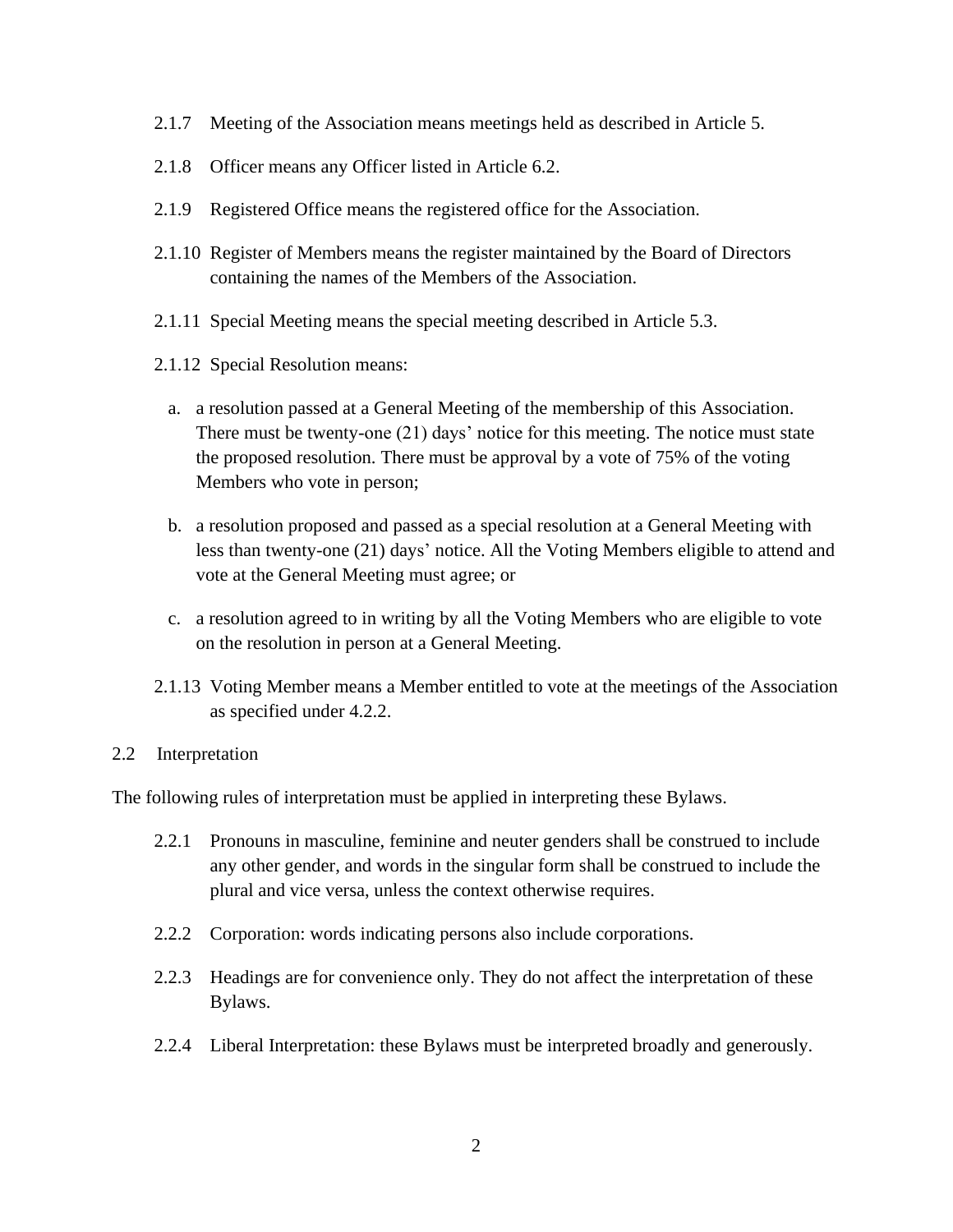### **3 – Objects of the Association**

3.1 The objects of the Association are detailed in the Article of Incorporation.

## **4 – Membership**

4.1 Classification of Members

The Association may create categories of memberships, however defined.

- 4.2 Rights and Privileges of Members
	- 4.2.1 Any Member in good standing is entitled to:
		- a. receive notice of a Meeting of the Association;
		- b. attend any Meeting of the Association;
		- c. speak at any Meeting of the Association; and
		- d. exercise other rights and privileges given to Members in these bylaws.
	- 4.2.2 Voting Members

The only Members who can vote at Meeting of the Association are Full Members in good standing who are at least eighteen (18) years old.

4.2.3 Number of Votes

A voting Member is entitled to one (1) vote at a Meeting of the Association.

- 4.2.4 Member in Good Standing
	- A Member is in good standing when:
	- a. the Member has paid membership fees or other required fees to the Association; and
	- b. the Member is not suspended as a Member as provided for under Article 4.5.

4.3 Lapse and Reinstatement of Membership

Any member who has not paid the membership fees as required or any other due or assignment within three months after they become due shall be deemed to have his or her membership lapsed. A lapsed member may be reinstated upon payment of any dues and assessments outstanding.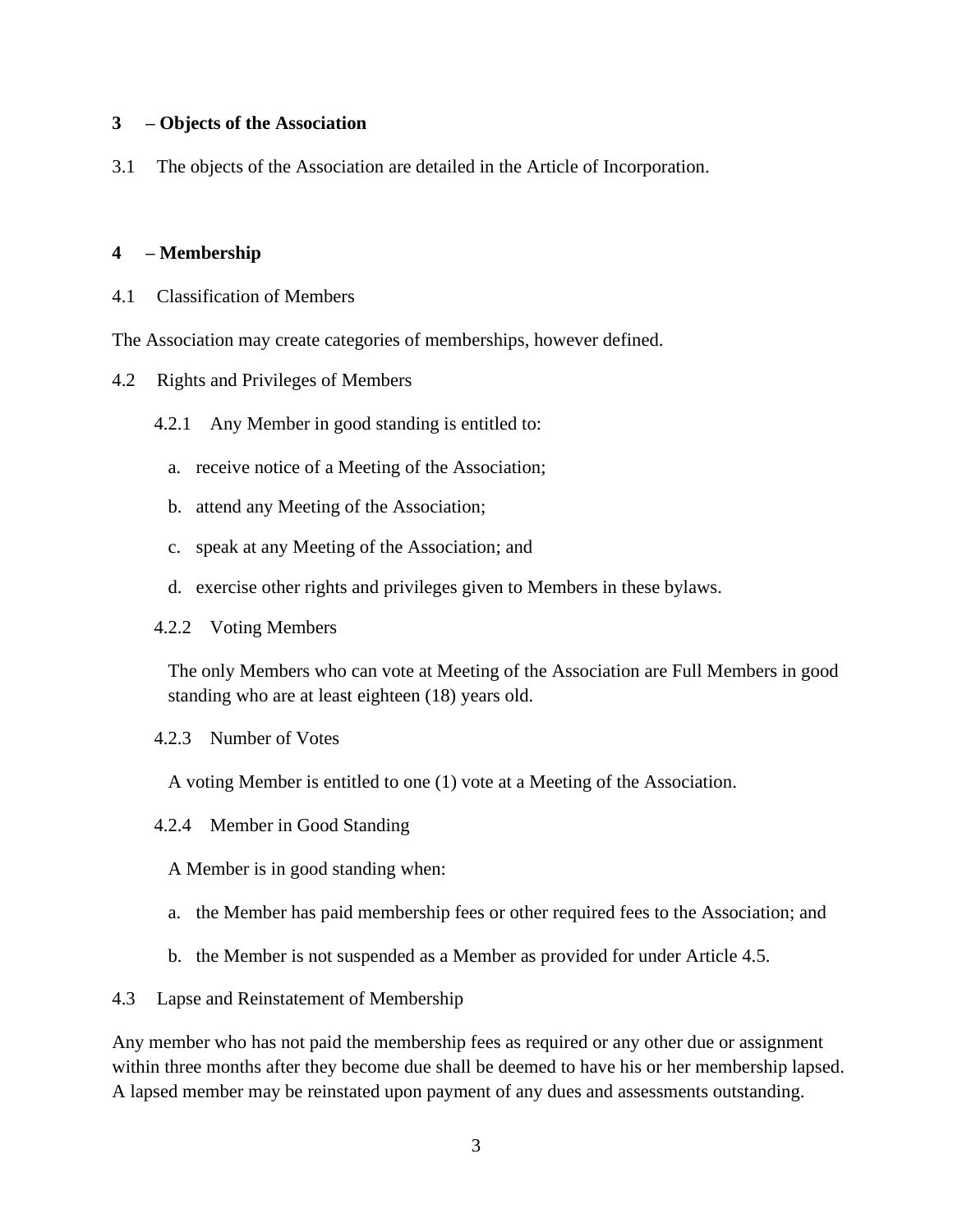#### 4.4 Suspension of Membership

### 4.4.1 Decision to Suspend

The Board, at a Special Meeting called for that purpose, may suspend a Member's membership indefinitely, for one or more of the following reasons:

- a. if the Member has failed to abide by the Bylaws;
- b. if the Member has been disloyal to the Association;
- c. if the Member has disrupted meetings or functions of the Association; or
- d. if the Member has done or failed to do anything deemed to be harmful to the Association.
- 4.4.2 Notice to the Member
	- 4.4.2.1 The affected member will receive written notice of the Board's intention to deal with whether that Member should be suspended or not. The Member will receive at least two (2) weeks' notice before the Special Meeting.
	- 4.4.2.2 The notice will be sent by single registered mail to the last known address of the Member shown in the records of the Association. The notice may also be delivered by an Officer of the Board.
	- 4.4.2.3 The notice will state the reasons why suspension is being considered.
- 4.4.3 Decision of the Board
	- 4.4.3.1 The Member will have an opportunity to appear before the Board to address the matter. The Board may allow another person to accompany the Member.
	- 4.4.3.2 The Board will determine how the matter will be dealt with and may limit the time given the Member to address the Board.
	- 4.4.3.3 The Board may exclude the Member from its discussion of the matter, including the deciding vote.
	- 4.4.3.4 The decision of the Board is final.
- 4.5 Termination of Membership
	- 4.5.1 Resignation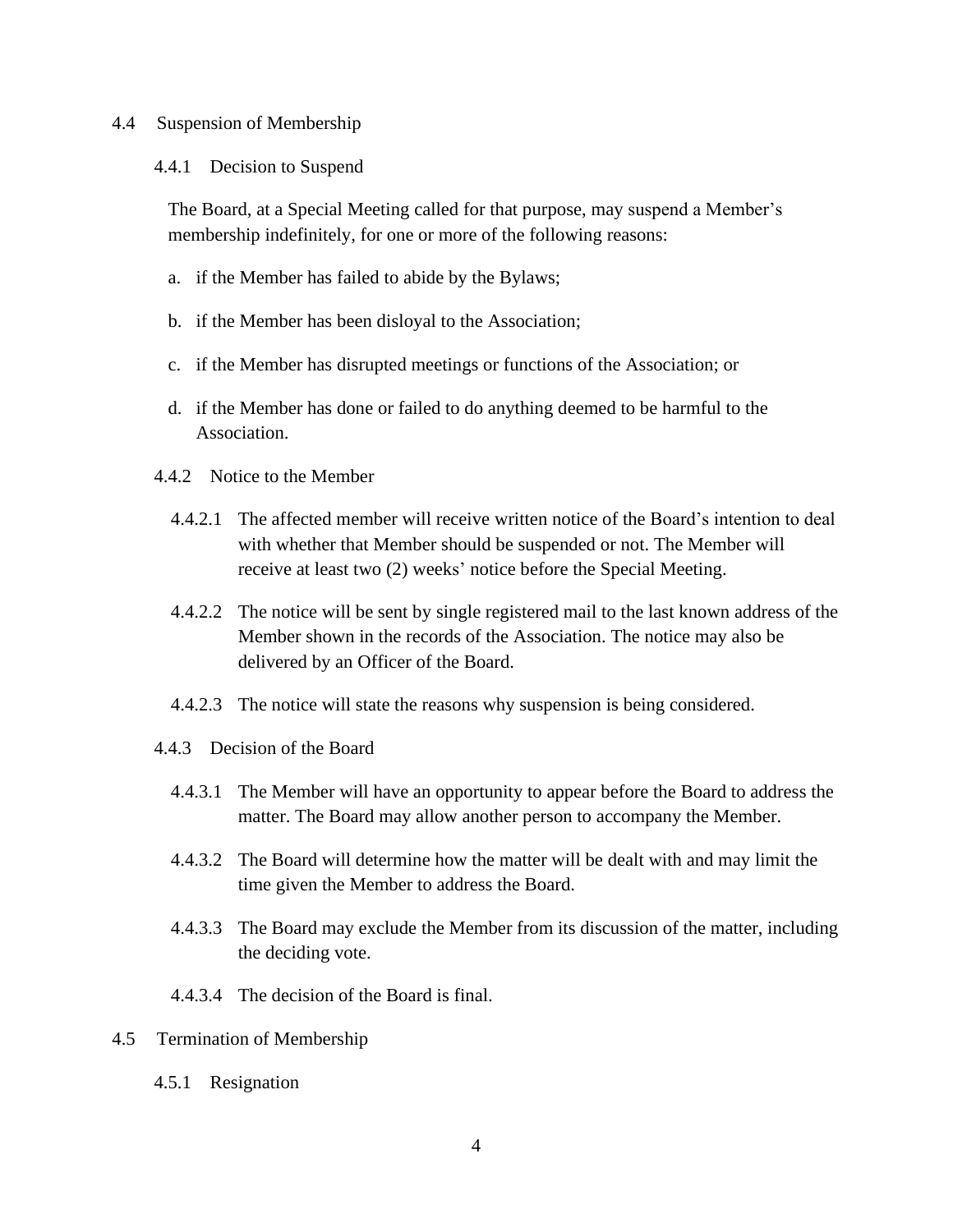- 4.5.1.1 Any Member may resign from the Association by sending or delivering a written notice to the Secretary or President of the Association.
- 4.5.1.2 Once the notice is received, the Member's name is removed from the Register of Members. The Member is considered to have ceased being a Member on the date his name is removed from the Register of Members.
- 4.5.1.3 A member shall remain liable for payment of any assessment or other sum levied or which became payable by the member to the Association prior to resignation.
- 4.5.2 Death

The membership of a Member is ended upon his death.

- 4.5.3 Deemed Withdrawal
	- 4.5.3.1 If a member has not paid the annual membership fees within three (3) months following the date the fees are due, the Member is considered to have submitted his resignation.
	- 4.5.3.2 In this case, the name of the Member is removed from the Register of Members. The Member is considered to have ceased being a Member on the date his name is removed from the Register of Members.
- 4.5.4 Expulsion
	- 4.5.4.1 Any member may be expelled from the Association by a majority vote of the members at a General Meeting called for such a purpose. Notification of such expulsion to the expelled member shall be sent by ordinary mail.
	- 4.5.4.2 This decision is final.
	- 4.5.4.3 On passage of the Special Resolution, the name of the Member is removed from the Register of Members. The Member is considered to have ceased being a Member on the date his name is removed from the Register of Members.

#### 4.6 Transmission of Membership

No right or privilege of any Member is transferable to another person. All rights and privileges cease when the Member resigns, dies, is suspended, or expelled from the Association.

4.7 Limitation on the Liability of Members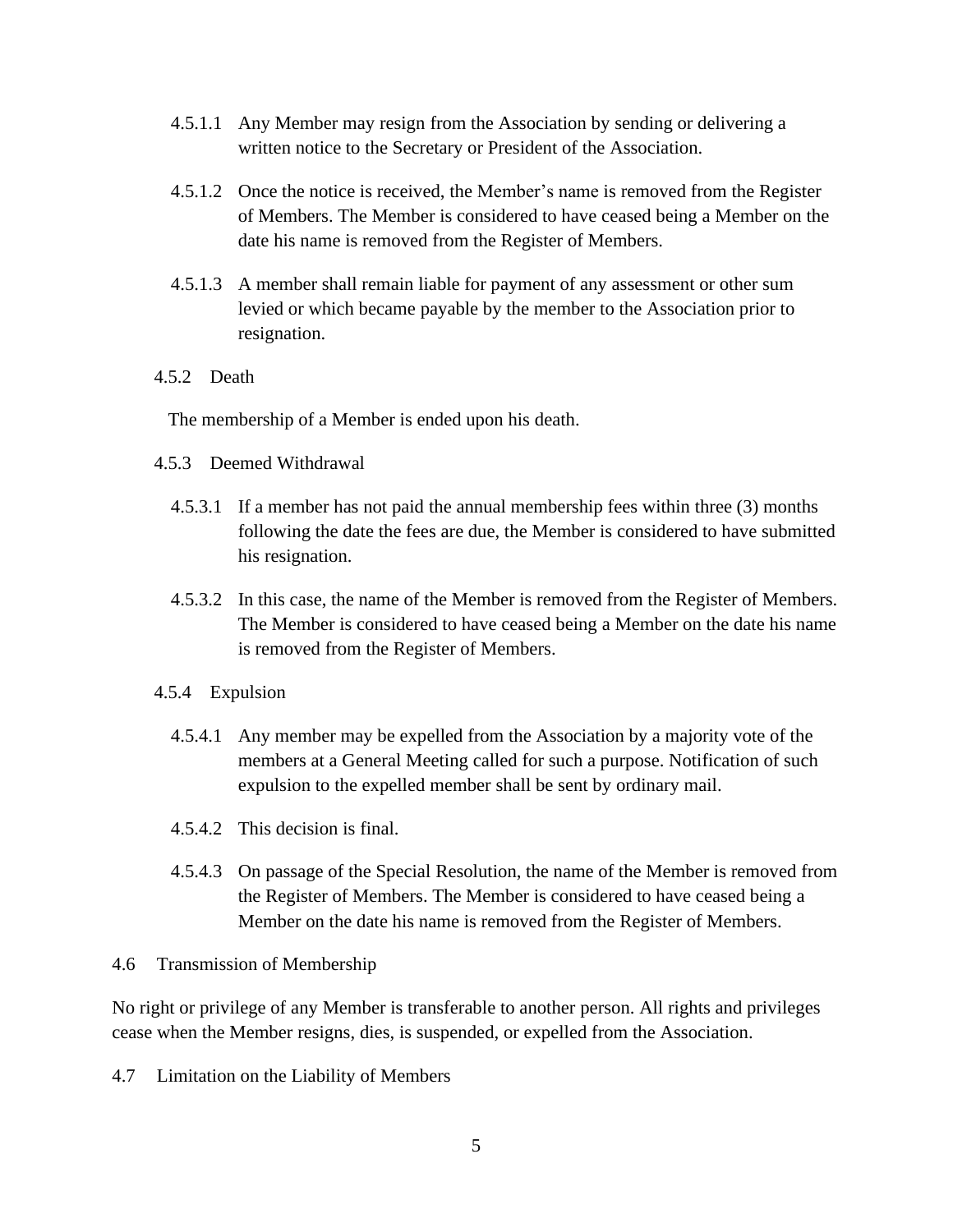No Member is, in his individual capacity, liable for any debt or liability of the Association.

# **5 – Meetings of the Association**

- 5.1 The Annual General Meeting
	- 5.1.1 The Association holds its Annual General Meeting no later than November 30th of each calendar year, in Edmonton, Alberta. The Board sets the place, day, and time of the meeting.
	- 5.1.2 The Secretary mails, e-mails or delivers a notice to each Member at least twentyone (21) days before the Annual General Meeting. This notice states the place, date and time of the Annual General Meeting, and any business requiring a Special Resolution.
	- 5.1.3 Agenda for the Annual General Meeting

The Annual General Meeting deals with the following matters:

- a. adopting the agenda;
- b. adopting the minutes of the last Annual General Meeting;
- c. considering the President's report;
- d. reviewing the financial statements setting out the Association's income, disbursements, assets and liabilities, and the auditor's report;
- e. appointing the auditors;
- f. electing the Members of the Board;
- g. considering matters specified in the meeting notice; and
- h. other specific motions that any members have given notice of before the meeting is called.
- 5.2 The General Meeting
	- 5.2.1 Calling of General Meeting

General Meetings of the Association may be called at any time by the Secretary upon the instructions of the President by notice in writing, either by mail to each member to the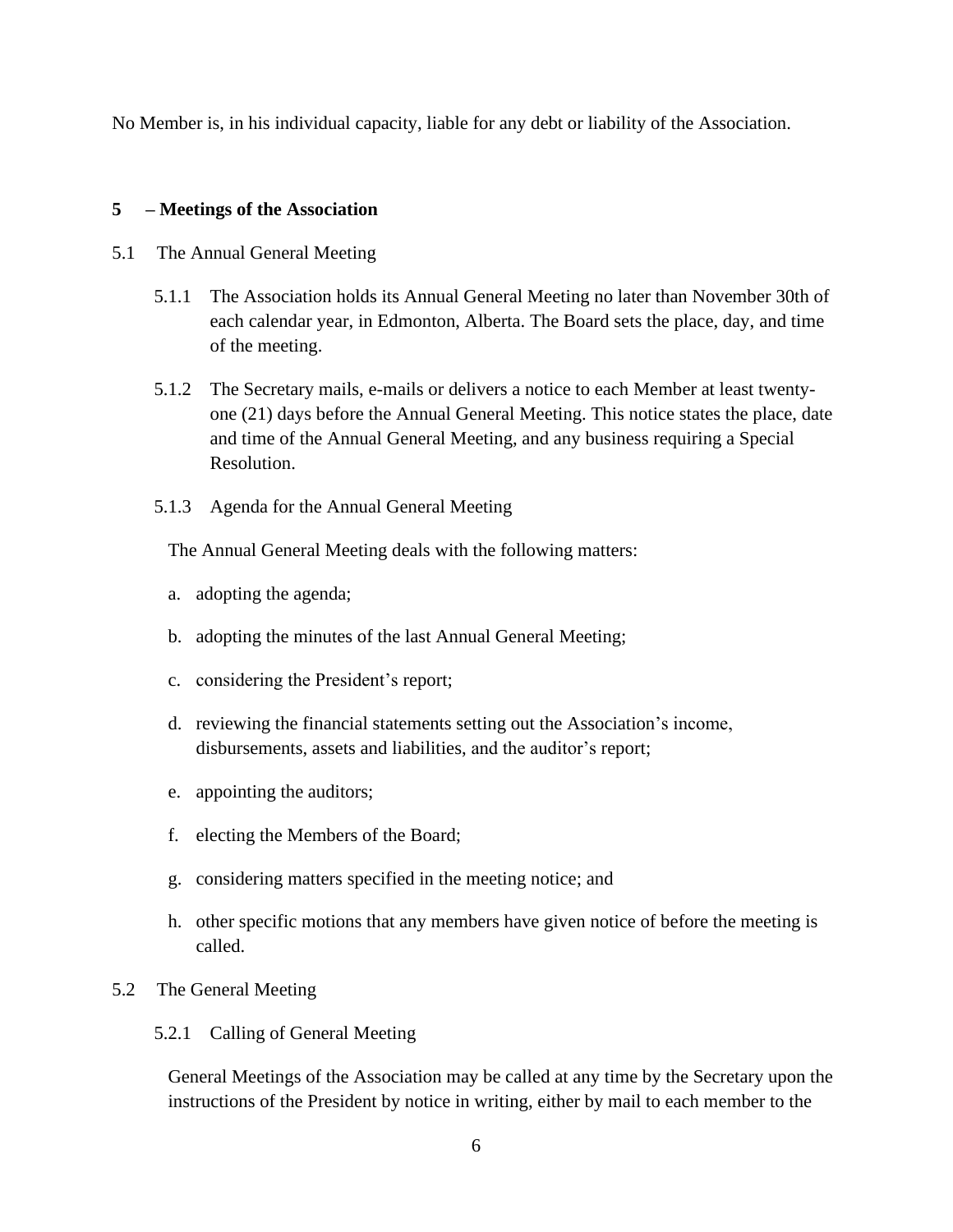last known address on record with the Association, or by email to the last known email address on record with the Association, delivered at least eight days prior to the date of such meeting.

# 5.3 Special Meeting of the Association

5.3.1 Calling of Special Meeting

A Special Meeting may be called at any time:

- a. by a resolution of the Board of Directors to that effect; or
- b. on the written request of at least one- third  $(1/3)$  of the Voting Members. The request must state the reason for the Special Meeting and the motions(s) intended to be submitted at such Special Meeting.

5.3.2 Notice

The Secretary mails, e-mails or delivers a notice to each member at least twenty-one (21) days before the Special Meeting. This notice states the place, date, time and purpose of the Special Meeting.

5.3.3 Agenda for Special Meeting

Only the matter(s) set out in the notice for the Special Meeting are considered at the Special Meeting.

5.3.4 Procedure at the Special Meeting

Any Special Meeting has the same method of voting and the same quorum requirements as the Annual General Meeting.

- 5.4 Proceedings at the General or a Special Meeting
	- 5.4.1 Attendance by the Public

General Meetings of the Association are open to the public. A majority of the Members present may ask any persons who are not Members to leave.

5.4.2 Quorum

Attendance by 25 of the Members in good standing at any meeting is a quorum.

5.4.3 Failure to Reach Quorum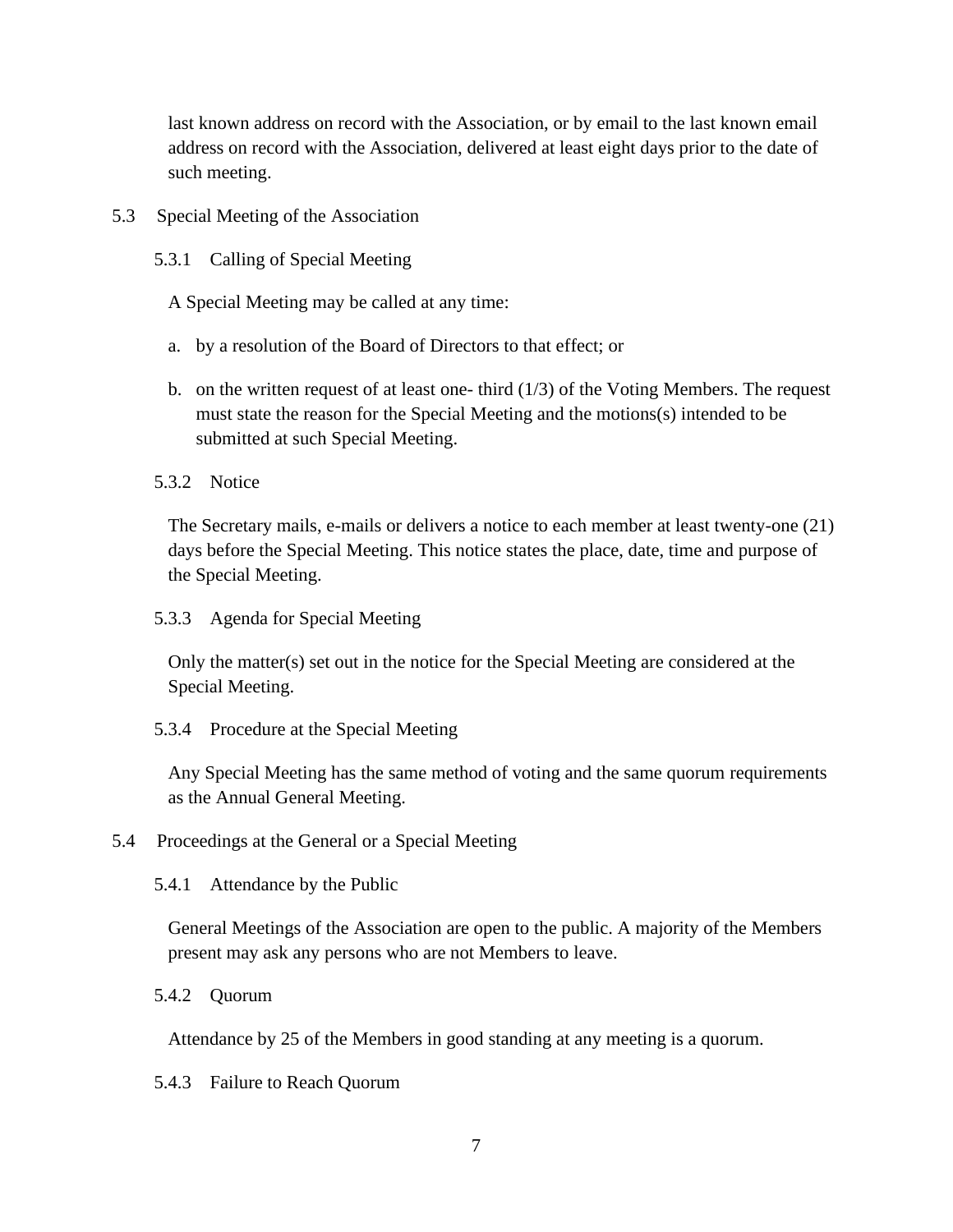The President postpones the General and Special Meeting if a quorum is not present within one-half  $(1/2)$  hour after the set time. If postponed, the meeting is rescheduled for one (1) week later at the same time and place. If a quorum is not present within one-half (1/2) hour after the set time of the second meeting, the meeting will proceed with the Members in attendance.

#### 5.4.4 Presiding Officer

- 5.4.4.1 The President chairs every General Meeting of the Association. The Vice-President chairs in the absence of the President.
- 5.4.4.2 If neither the President nor the Vice-President is present within one-half (1/2) hour after the set time for the General and Special Meeting, the Members present choose one (1) of the Members to chair.

#### 5.4.5 Adjournment

- 5.4.5.1 The President may adjourn any General Meeting with the consent of the Members at the meeting. The adjourned General Meeting conducts only the unfinished business from the initial Meeting.
- 5.4.5.2 No notice is necessary if the General Meeting is adjourned for less than thirty (30) days.
- 5.4.5.3 The Association must give notice when a General Meeting is adjourned for thirty (30) days or more. Notice must be the same as for any General Meeting.

#### 5.4.6 Voting

- 5.4.6.1 Each Voting Member has one (1) vote. A show of hands decides every vote at every General Meeting. A ballot is used if at least five (5) voting Members request it.
- 5.4.6.2 The President does not have a second or casting vote in the case of a tie vote. If there is a tie vote, the motion is defeated.
- 5.4.6.3 A Voting Member may not vote by proxy.
- 5.4.6.4 A majority of the votes of the Voting Members present decides each issue and resolution, unless the issue needs to be decided by a Special Resolution.
- 5.4.6.5 The President declares a resolution carried or lost. This statement is final and does not have to include the number of votes for and against the resolution.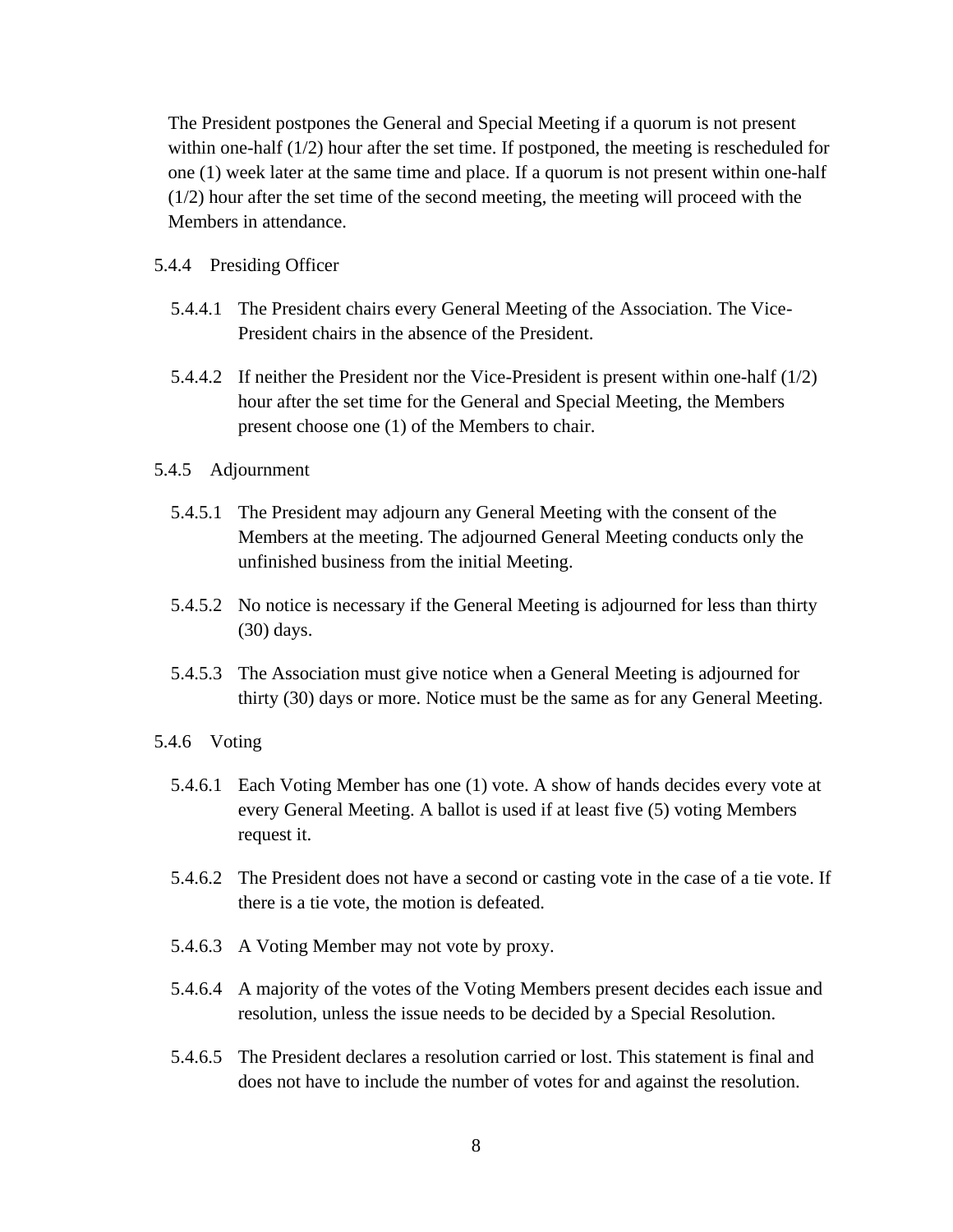- 5.4.6.6 Five Voting Members may request a ballot vote. In such case, the President or the presiding officer may set the time, place and method for a ballot vote. The result of the ballot is the resolution of the General Meeting.
- 5.4.6.7 Members may withdraw their request for a ballot.
- 5.4.6.8 The President decides any dispute on any vote. The President decides in good faith, and this decision is final.
- 5.4.7 Failure to Give Notice of meeting

No action taken at a General and Special Meeting is invalid due to:

- a. accidental omission to give any notice to any Member;
- b. any Member not receiving any notice; or
- c. any error in any notice that does not affect the meaning.
- 5.4.8 Written Resolution of All the Voting Members

All Voting Members may agree to and sign a resolution. This resolution is as valid as one passed at a General and Special Meeting. It is not necessary to give notice or to call a General and Special Meeting. The date on the resolution is the date it is passed.

#### **6 – The Governance of the Association**

- 6.1 The Board of Directors
	- 6.1.1 Governance and Management of the Association

The Board governs and manages the affairs of the Association. The Board may hire a paid administrator to carry out management functions under the direction and supervision of the Board.

6.1.2 Powers and Duties of the Board

The Board has the powers of the Association, except as stated in the *Societies Act*. The powers and duties of the Board include:

- a. Promoting the objects of the Association;
- b. Promoting membership in the Association;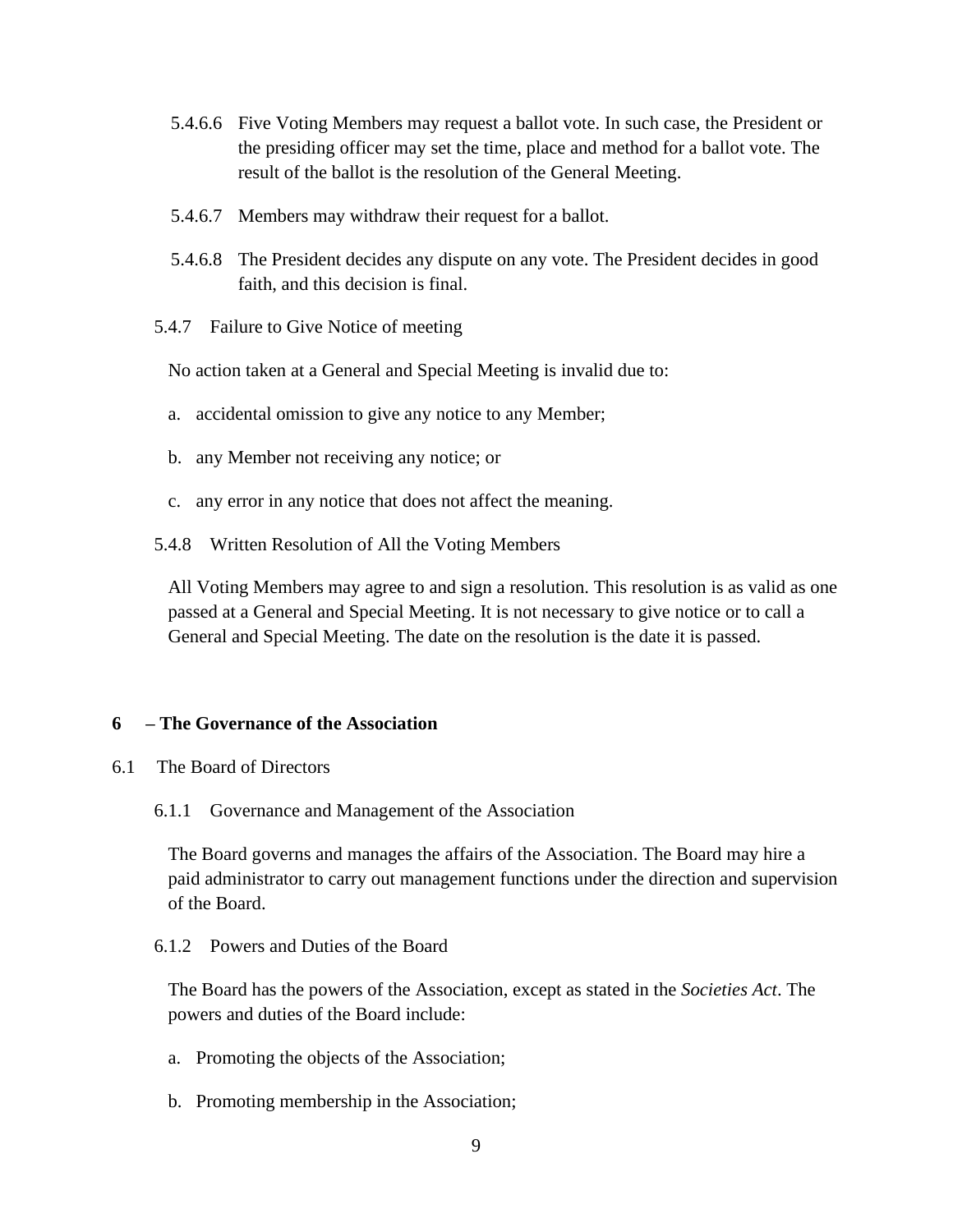- c. Maintaining and protecting the Association's assets and property;
- d. Approving an annual budget for the Association;
- e. Paying all expenses for operating and managing the Association;
- f. Paying persons for services and protecting persons from debts of the Association;
- g. Investing any extra monies;
- h. Financing the operations of the Association, and borrowing or raising monies;
	- i. this power shall be exercised only under the authority of the Association, and in no case shall debentures be issued without the sanction of a special resolution of the Association.
- i. Making policies for managing the Association;
- j. Approving all contracts for the Association;
- k. Maintaining all accounts and financial records of the Association;
- l. Appointing legal counsel as necessary;
- m. Making policies, rules and regulations for operating the Association and using its facilities and assets;
- n. Selling, disposing of, or mortgaging any or all of the property of the Association; and
- o. Without limiting the general responsibility of the Board, delegating its powers and duties to the Executive Committee or the paid administrator of the Association.
- 6.1.3 Composition of the Board

The Board consists of:

- a. Not less than five and not more than 13 persons elected as set out below.
- b. The number of directors shall be determined from time to time by the members at each Annual General Meeting.
- 6.1.4 Resignation, Death or Removal of a Director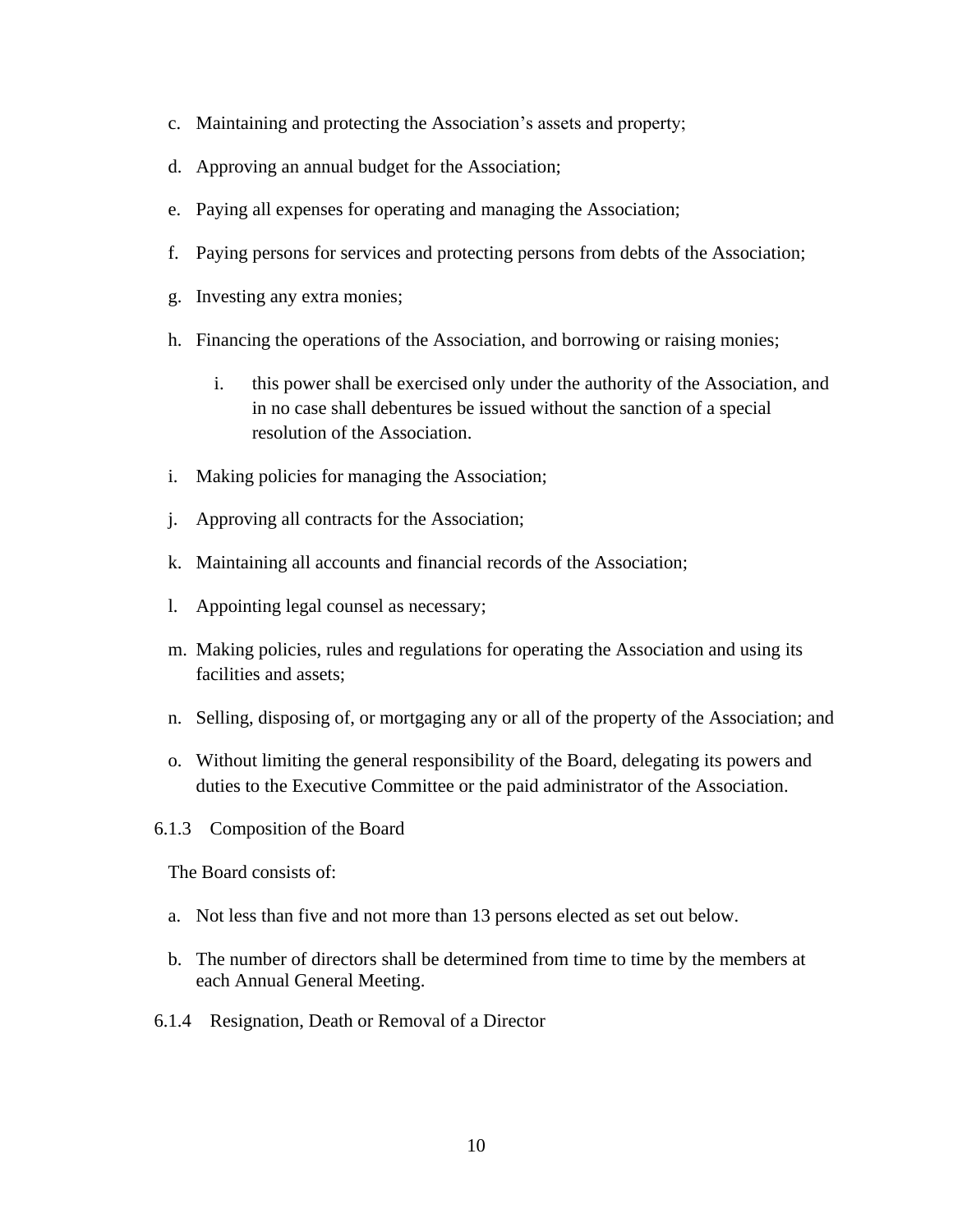- 6.1.4.1 Director including the President may resign from office by giving one (1) month's notice in writing. The resignation takes effect either at the end of the month's notice, or on the date the Board accepts the resignation.
- 6.1.4.2 Voting Members may remove any director including the President, before the end of his term. There must be a majority vote at a Special Meeting called for this purpose.
- 6.1.4.3 If a board member does not attend 3 consecutive board meeting without prior notice, the board member shall be deemed as resigned.
- 6.1.4.4 If there is a vacancy on the Board, the remaining Directors may appoint a Member in good standing to fill that vacancy for the remainder of the term.
- 6.1.5 Meetings of the Board
	- 6.1.5.1 Meetings of the Board shall be held as often as may be required, but at least every three months, and shall be called by the President. A Special Meeting may be called on the instructions of any three Directors, provided they request the President in writing to call such a meeting and state the business to be brought before the meeting.
	- 6.1.5.2 Meetings of the Board shall be called with 10 days' notice in writing or three days' notice by telephone or email to each Director. A meeting may be held without notice if all Directors are present. Notice of a meeting may be waived by any Director, and such waiver may be given before or after the meeting. Failure to receive notice does not invalidate any decision made at a meeting.
	- 6.1.5.3 Presence of five (5) Directors is a quorum. If there is no quorum, the President adjourns the meeting to the same time, place, and day of the following week.
	- 6.1.5.4 Each Director, including the President, has one (1) vote.
	- 6.1.5.5 The President does not have second or casting vote in the case of a tie vote. A tie vote means the motion is defeated.
	- 6.1.5.6 Meetings of the Board are open to Members of the Association, but only Directors may vote. Members are only permitted to participate in a discussion when invited to do so by the Board. A majority of the Directors present may ask any other Members, or other persons present, to leave.
	- 6.1.5.7 All Directors may agree to and sign a resolution electronically or otherwise. This resolution is as valid as one passed at any Board meeting. It is not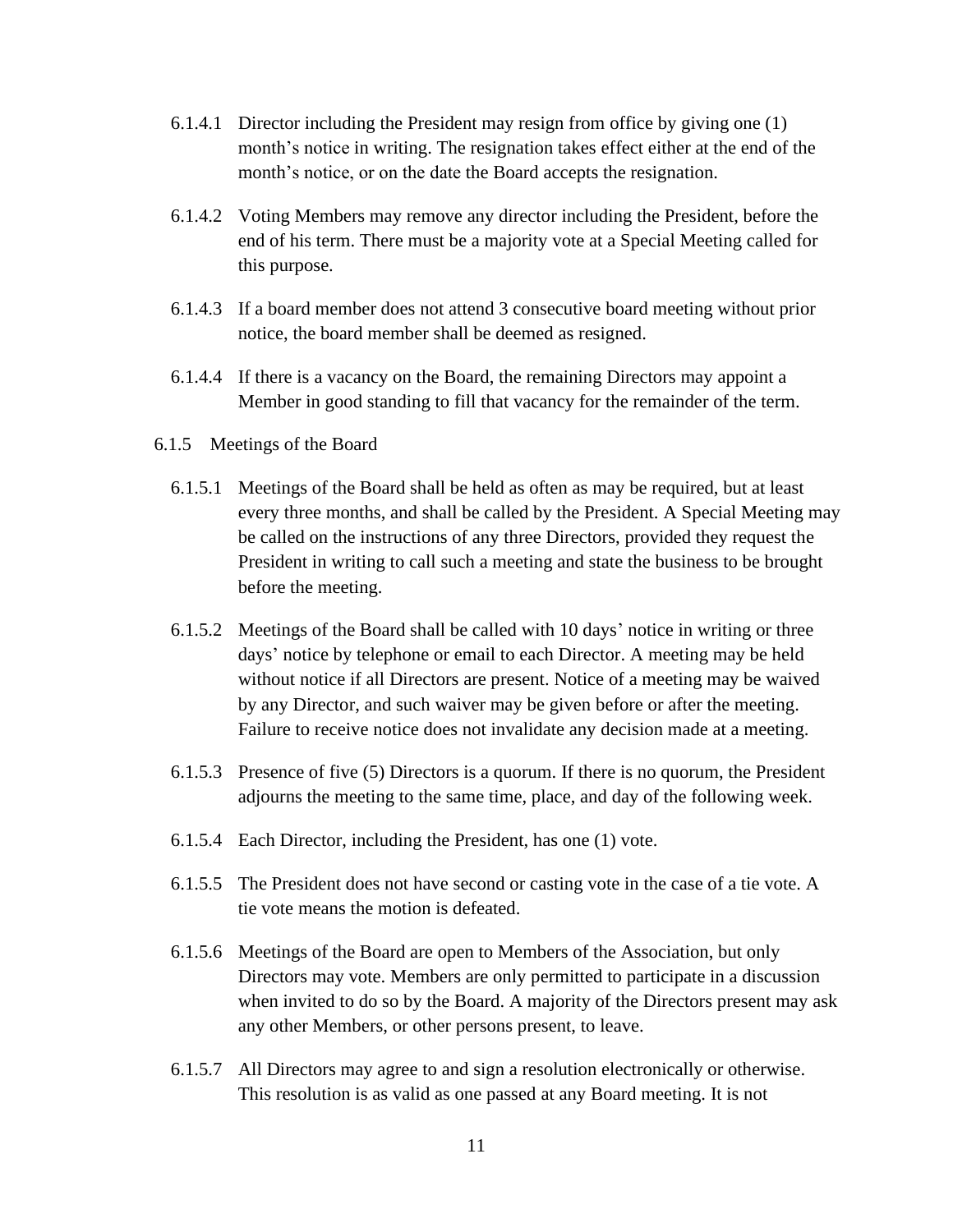necessary to give notice or to call a Board meeting. The date on the resolution is the date it is passed.

- 6.1.5.8 A meeting of the Board may be held by a conference call. Directors who participate in this call are considered present for the meeting.
- 6.1.5.9 Irregularities or errors done in good faith do not invalidate acts done by any meeting of the Board.
- 6.1.5.10 A Director may waive formal notice of a meeting.
- 6.1.5.11 Motions arising at any Directors' meetings shall be decided by a majority vote with each Director given one vote per question. A ballot vote shall be used if requested by any Director. In the event of an equality of votes, the motion shall be deemed lost.

## 6.2 Officers

- 6.2.1 The Officers of the Association are the President, Vice-President, Secretary and Treasurer.
- 6.2.2 At its first meeting after the Annual General Meeting, the Board elects from among the Directors all Officers for the following year.
- 6.2.3 The Officers hold office until re-elected or until a successor is elected.
- 6.3 Duties of the Officers of the Association
	- 6.3.1 The President:
		- Supervises the affairs of the Board,
		- When present, chairs all Meetings of the Association, the Board and the Executive Committee;
		- Is an *ex officio* member of all Committees;
		- Acts as the spokesperson for the Association;
		- Chairs the Executive Committee; and
		- Carries out other duties assigned by the Board.
	- 6.3.2 The Vice President: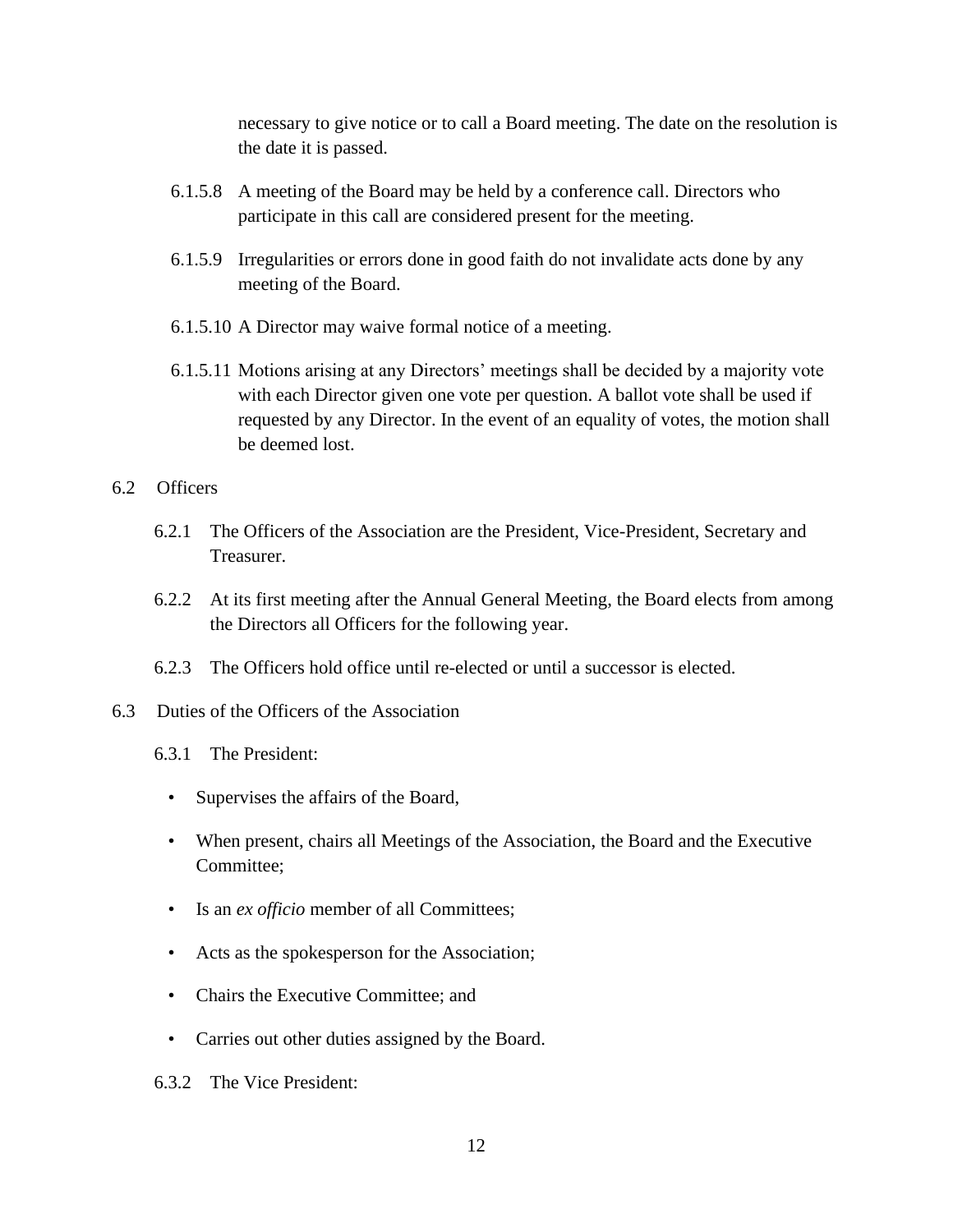- Presides at meetings in the President's absence. If the Vice-President is absent, the Directors elect a Chairperson for the meeting;
- Replaces the President at various functions when asked to do so by the President or the Board;
- Is an *ex officio* member on designated committees;
- Is a member of the Executive Committee; and
- Carries out other duties assigned by the Board.
- 6.3.3 The Secretary:
	- In the absence of the Secretary, his/her duties shall be discharged by such officer as may be appointed by the Board;
	- Attends all meetings of the Association, the Board and the Executive Committee;
	- Keeps accurate minutes of these meetings;
	- Has charge of the Board's correspondence;
	- Makes sure a record of names and addresses of all Members of the Association is kept;
	- Makes sure all notices of various meetings are sent;
	- Makes sure any money collected is turned over promptly to the Treasurer;
	- Keeps the Seal of the Association;
		- whenever the Seal is used, it shall be authenticated by the signature of the Secretary and the President or a Vice-President
	- Files the annual return, changes in the directors of the organization, amendments in the bylaws and other incorporating documents with the Corporate Registry;
	- Is a member of the Executive Committee; and
	- Carries out other duties assigned by the Board.
- 6.3.4 The Treasurer: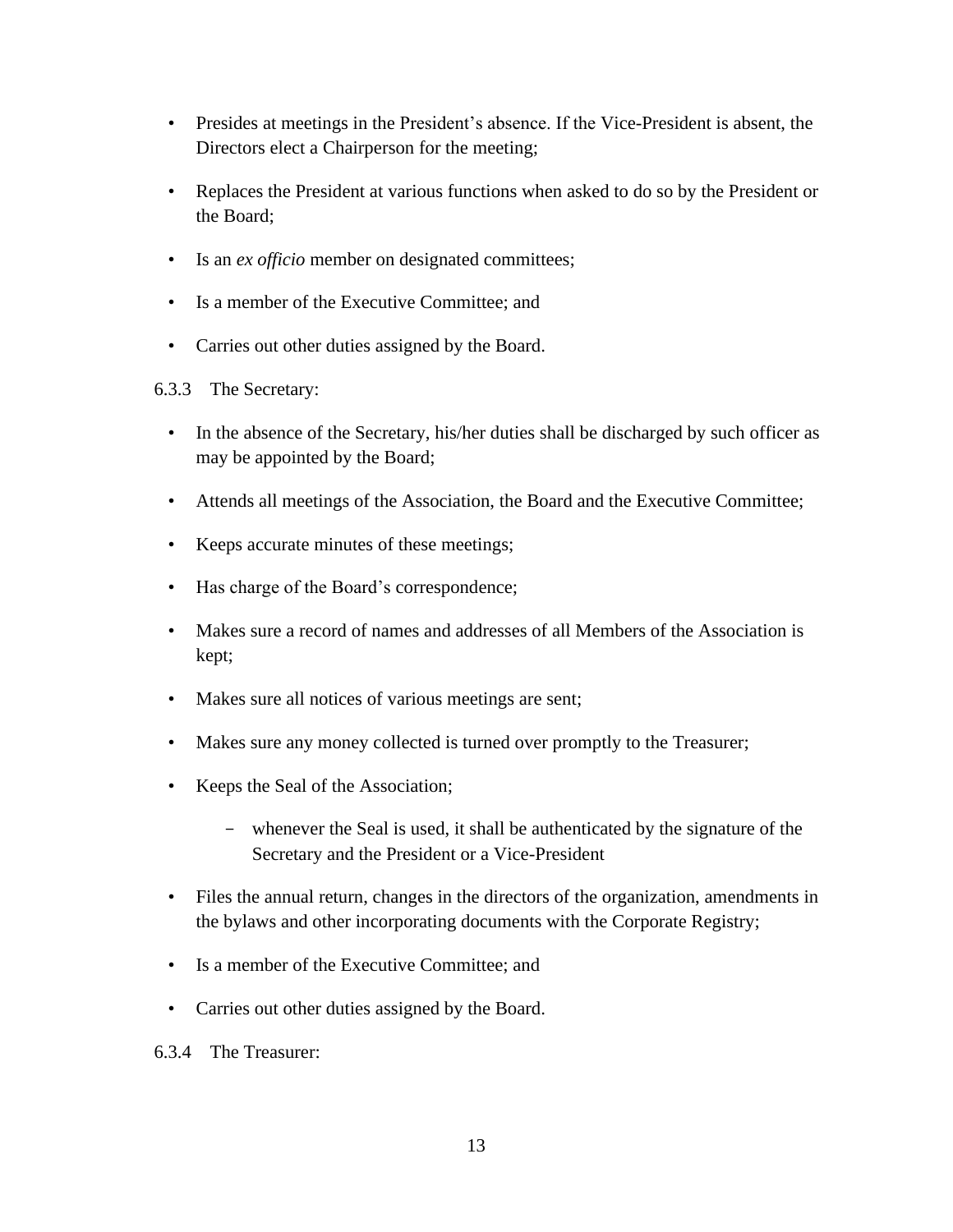- The office of Secretary and Treasurer may be filled by one person at the discretion of the Board;
- Makes sure all monies paid to the Association are deposited in a chartered bank, treasury branch or trust company chosen by the Board;
- Makes sure a detailed account of revenues and expenditures is presented to the Board as requested;
- Makes sure an audited statement of the financial position of the Association is prepared and presented to the Annual General Meeting;
- Chairs the Finance Committee of the Board;
- Is a member of the Executive Committee; and
- Carries out other duties assigned by the Board.
- 6.4 Board Committees
	- 6.4.1 Establishing Committees

The Board may appoint committees to advise or perform specific duties for the Board.

- 6.4.2 General Procedures for Committees
	- 6.4.2.1 The chair of each committee shall be appointed by the Board, and instructions to the chair may be given by the Board.
	- 6.4.2.2 The Chairperson calls committee meetings. Each committee:
		- records minutes of its meetings;
		- distributes these minutes to the committee members and to the Chairpersons of all other committees; and
		- provides reports to each Board meeting at the Board's request.
	- 6.4.2.3 The meeting Notice must be mailed or e-mailed five business days before the scheduled date of the meeting. The notice states that date, place and time of the committee meeting. Committee members may waive notice.
	- 6.4.2.4 A majority of the committee members present at a meeting is a quorum.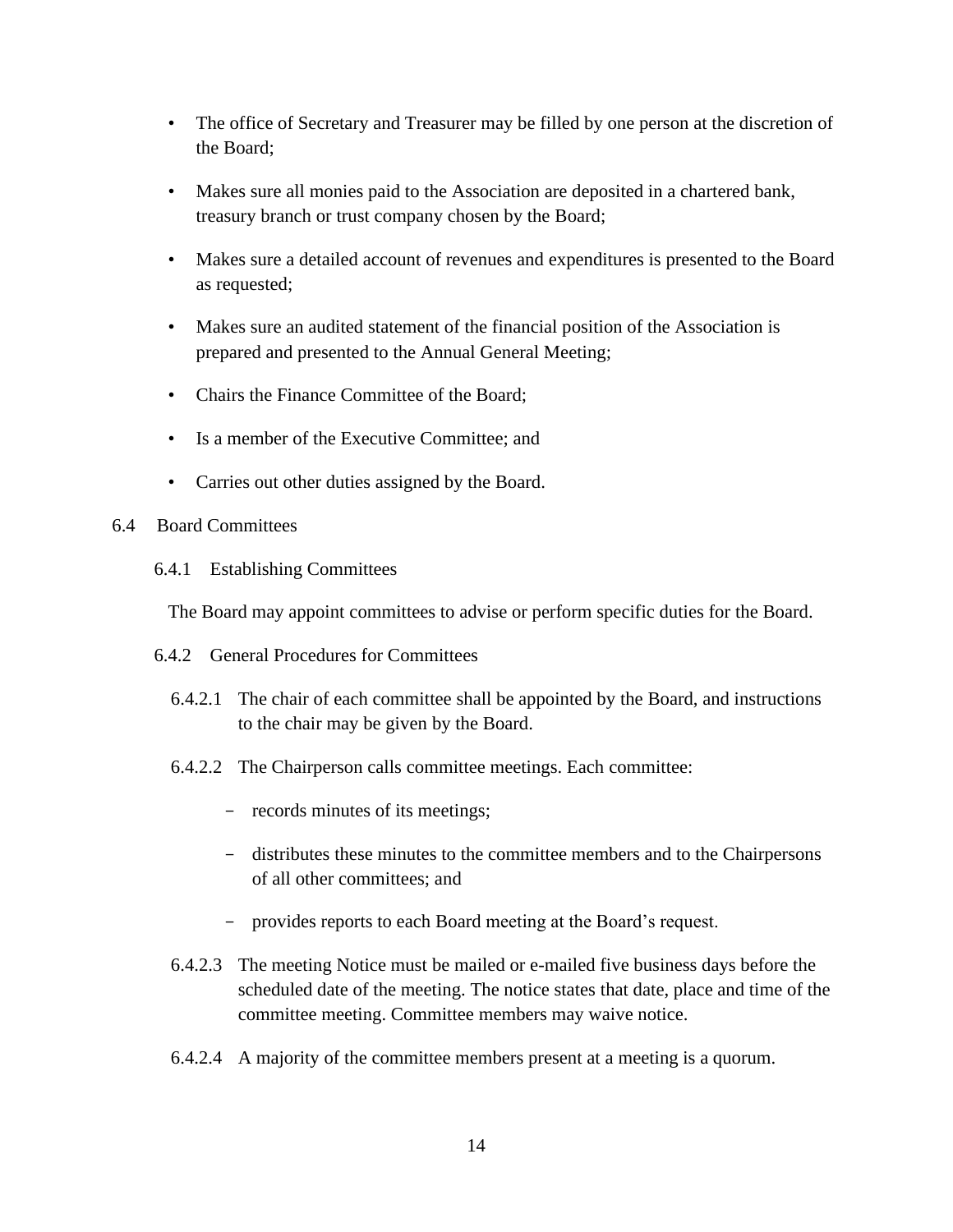- 6.4.2.5 Each member of the committee, including the Chairperson, has one (1) vote at the committee meeting. The Chairperson does not have a casting vote in case of a tie.
- 6.5 Standing Committees

The Board establishes these standing committees:

- a. Executive Committee; and
- b. Finance Committee
- 6.5.1 The Executive Committee:
	- a. Consists of the President, Vice-President, Secretary, and Treasurer.
	- b. Is responsible for:
		- planning agendas for Board meetings;
		- carrying out emergency and unusual business between Board meetings;
		- reporting to the Board on actions taken between Board meetings; and
		- carrying out other duties as assigned by the Board.
	- c. Meets as required.
	- d. All Officers may agree to and sign a resolution. This resolution is as valid as one passed at an Executive Committee meeting. It is not necessary to give notice or to call a meeting of the Executive Committee. The date on the resolution is the date it is passed.
	- e. A meeting of the Executive Committee may be held by a conference call. Officers who participate in this call are considered present for the meeting.
	- f. Irregularities or errors done in good faith do not invalidate acts done by any meeting of the Executive Committee.
- 6.5.2 The Finance Committee:
	- a. Is chaired by the Board Treasurer.
	- b. Comprises of financially literate members of the Board or Association, including one financial expert.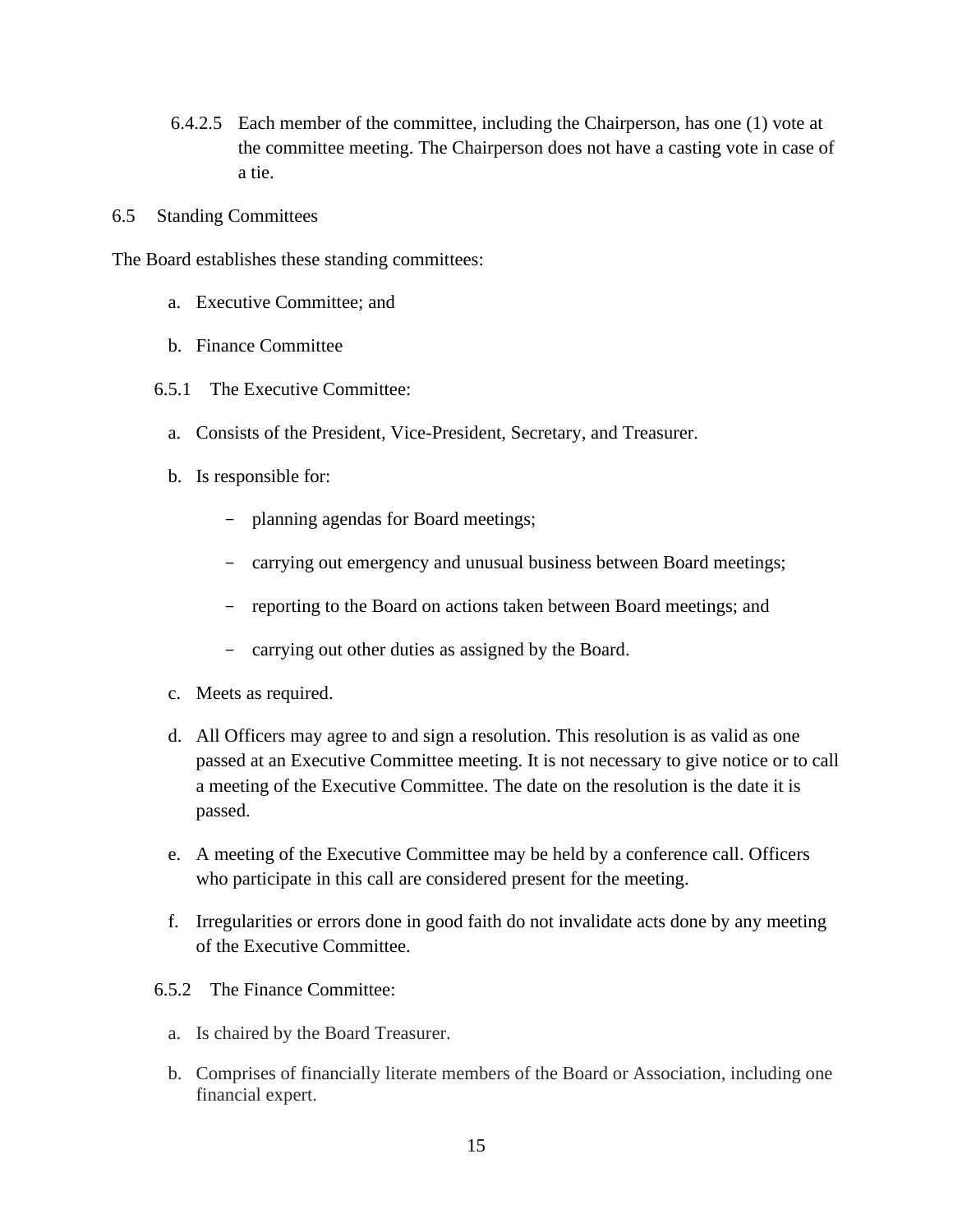- c. Is responsible for:
	- − delivering financial reports to the Board;
	- − performing general banking and finance needs on behalf of the Association or delegating these responsibilities as needed;
	- − providing financial advice to the Board; and
	- − carrying out other duties as assigned by the Board.
- d. Meets on a quarterly basis, with ad hoc meetings as required.
- e. A meeting of the Finance Committee may be held by a conference call. Committee members who participate in this call are considered present for the meeting.
- f. Irregularities or errors done in good faith do not invalidate acts done by any meeting of the Finance Committee.
- g. The President of the Board is an ex officio member of the Committee.
- 6.6 The Executive Director
	- 6.6.1 The Board may hire an Executive Director to carry out assigned duties.
	- 6.6.2 The Executive Director reports to and is responsible to the Board and acts as an advisor to the Board and to all Board Committees. The Executive Director does not vote at any meeting.
	- 6.6.3 The Executive Director acts as the administrative officer of the board in:
		- attending board and other meetings as required;
		- hiring, supervising, evaluating and releasing all other paid staff;
		- interpreting and applying the Board's policies;
		- keeping the Board informed about the affairs of the Association;
		- maintaining the Association's books;
		- preparing budgets for Board approval;
		- planning programs and services based on the Board's priorities; and
		- carrying out other duties assigned by the Board.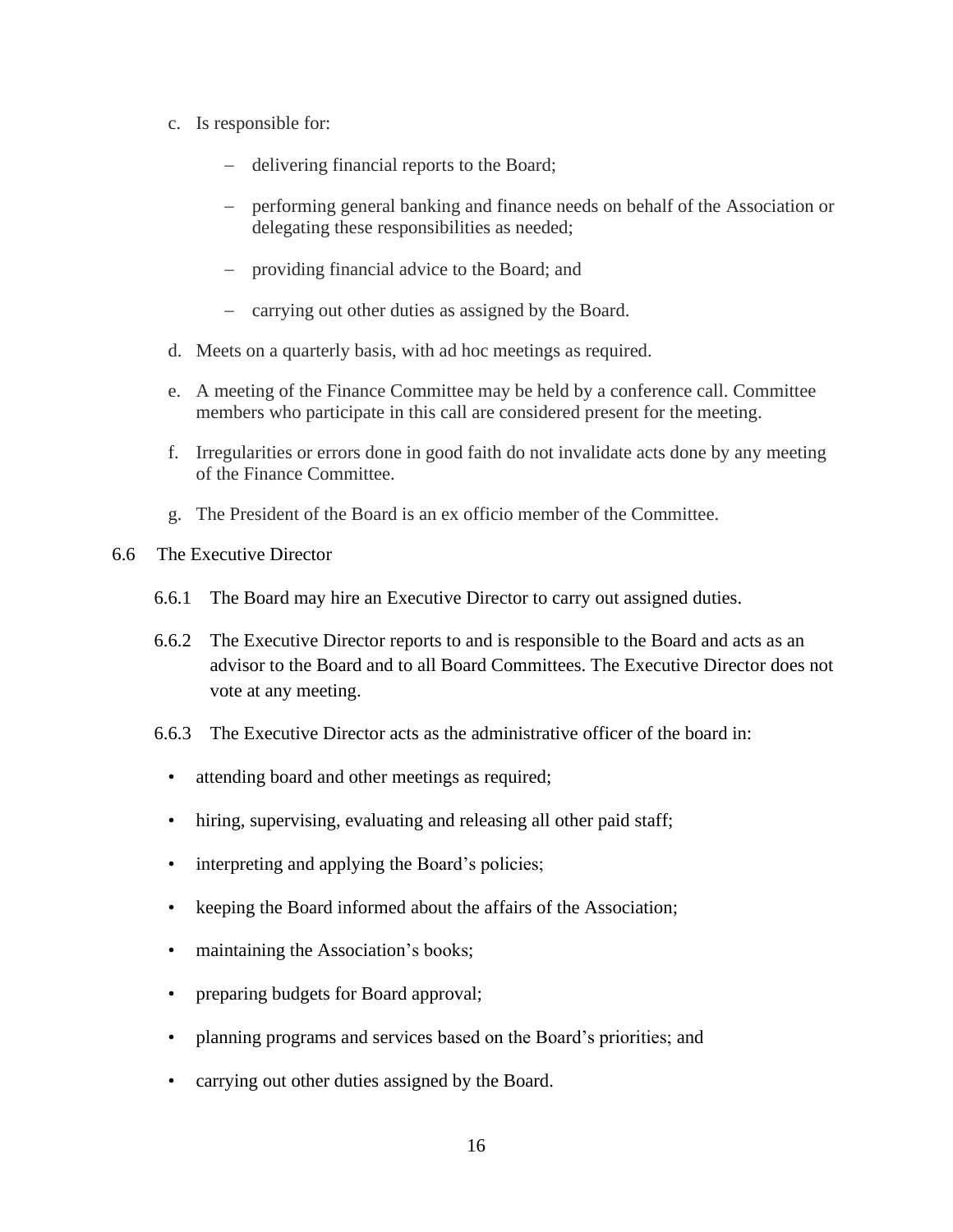# **7 – Finance and Other Management Matters**

### 7.1 The Registered Office

The Registered Office of the Association is located in Edmonton, Alberta. The Registered Office of the Association may be changed at the Annual General Meeting or by resolution of the Board, as long as this change is communicated to Corporate Registry.

- 7.2 Finance and Auditing
	- 7.2.1 The fiscal year of the Association ends on June 30 of each year.
	- 7.2.2 There must be an audit of the books, accounts and records of the Association at least once each year. A qualified accountant or two members of the Association elected at each Annual General Meeting must do this audit. At each Annual General Meeting of the Association, the auditor submits a complete statement of the books for the previous year.
- 7.3 Seal of the Association
	- 7.3.1 The Board may adopt a seal as the Seal of the Association.
	- 7.3.2 The Secretary has control and custody of the seal, unless the Board decides otherwise.
	- 7.3.3 The Seal of the Association can only be used by Officers authorized by the Board. The Board must pass a motion to name the authorized Officers.
- 7.4 Cheques and Contracts of the Association
	- 7.4.1 The designated Officers of the Board sign all cheques drawn on the monies of the Association. Two signatures are required on all cheques. The Board may authorize the Executive Director to sign cheques for certain amounts and circumstances. The Executive Director may not sign his own pay cheque.
	- 7.4.2 All contracts of the Association must be signed by the Officers or other persons authorized to do so by resolution of the Board.
- 7.5 The Keeping and Inspection of the Books and Records of the Association.
	- 7.5.1 The Secretary keeps a copy of the Minute Books and records minutes of all meetings of the Members and of the Board.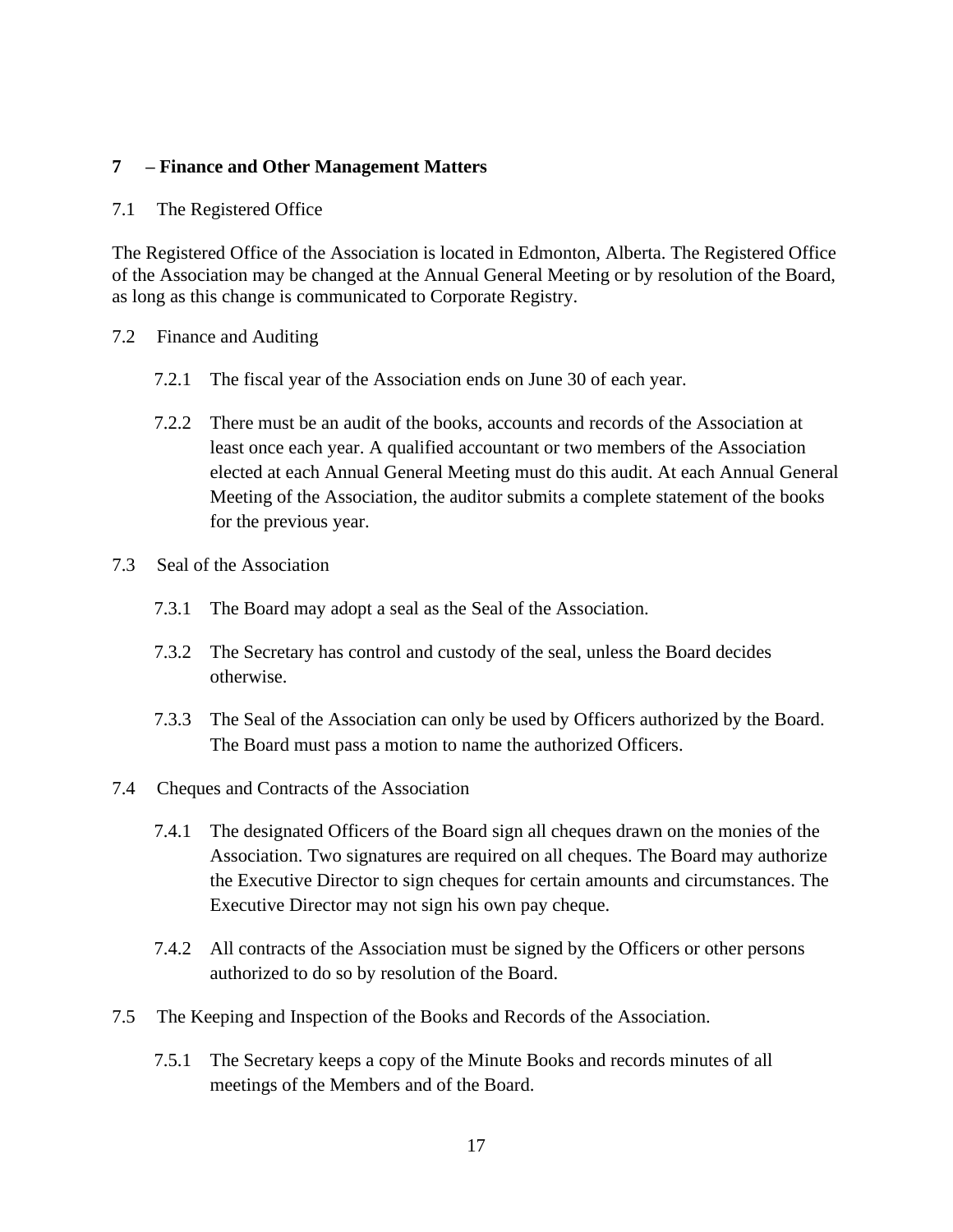- 7.5.2 The Secretary keeps the original Minute Books at the Registered Office of the Association. This record contains minutes from all meetings of the Association, the Board and the Executive Committee.
- 7.5.3 The Board keeps and files all necessary books and records of the Association as required by the Bylaws, the *Societies Act*, or any other statute or laws.
- 7.5.4 A Member wishing to inspect the books or records of the Association must give reasonable notice to the President or the Secretary of the Association of his intention to do so.
- 7.5.5 Unless otherwise permitted by the Board, such inspection will take place only at the Registered Office, or other regular business premises operated by the Association, during normal business hours.
- 7.5.6 All financial records of the Association are open for such inspection by the Members during normal business hours and with reasonable notice.
- 7.5.7 Other records of the Association are also open for inspection, except for records that the Board designates as confidential. Reasonable notice must be provided.
- 7.6 Borrowing Powers
	- 7.6.1 The Association may borrow or raise funds to meet its objects and operations. The Board decides the amounts and ways to raise money, including giving or granting security.
	- 7.6.2 The Association may issue debentures to borrow only by resolution of the Board confirmed by a Special Resolution of the Association.
- 7.7 Payments
	- 7.7.1 No Member, Director or Officer of the Association receives any payment for his services as a Member, Director or Officer.
	- 7.7.2 Reasonable expenses incurred while carrying out duties of the Association may be reimbursed upon Board approval.
- 7.8 Protection and Indemnity of Directors and Officers
	- 7.8.1 Each Director or Officer holds office with protection from the Association. The Association indemnifies each Director or Officer against all costs or charges that result from any act done in his role for the Association. The Association does not protect any Director or Officer for acts of fraud, dishonesty, or bad faith.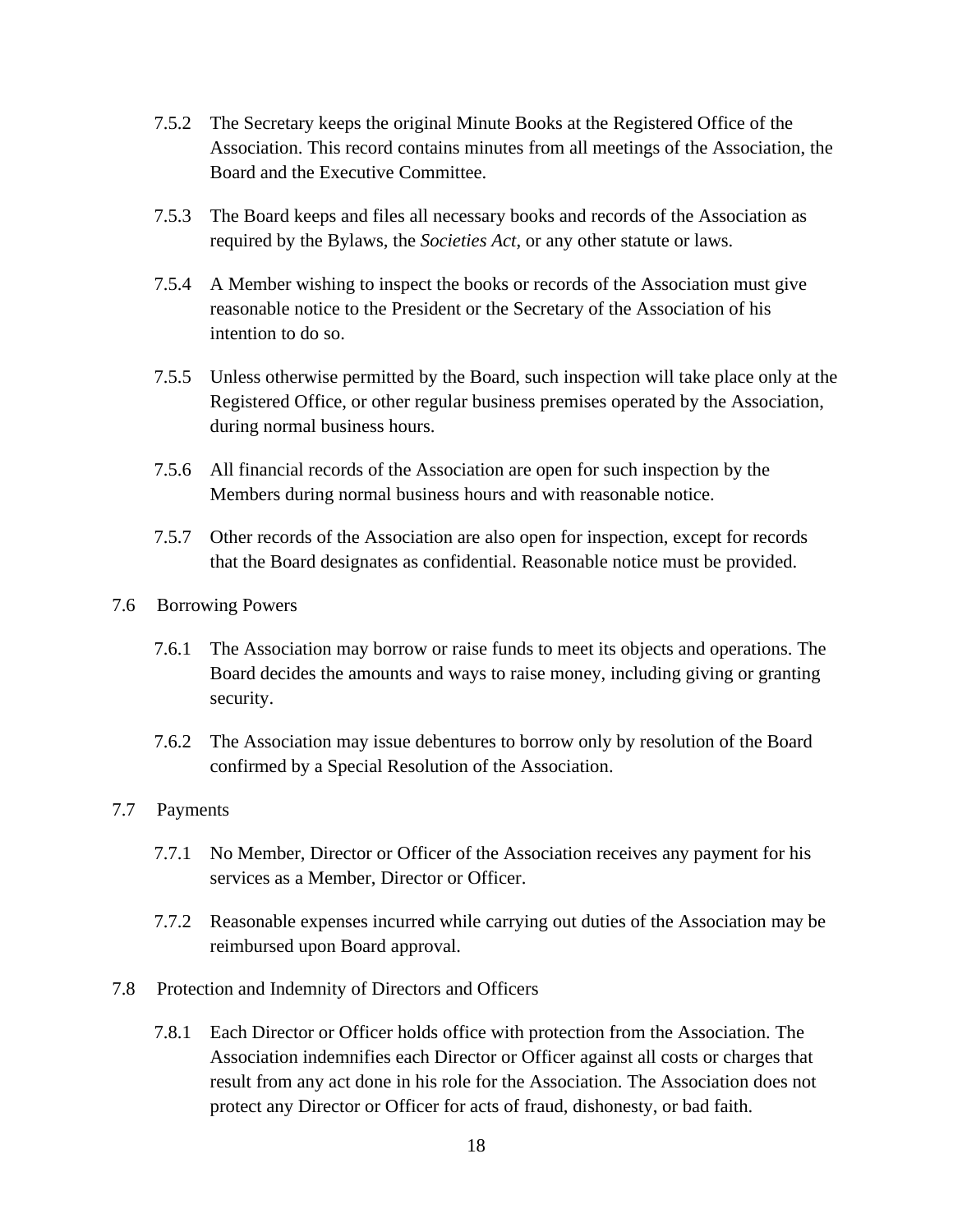- 7.8.2 No Director or Officer is liable for the acts of any other Director, Officer or employee. No Director or Officer is responsible for any loss or damage due to the bankruptcy, insolvency, or wrongful act of any person, firm or corporation dealing with the Association. No Director or Officer is liable for any loss due to an oversight or error in judgment, or by an act in his role for the Association, unless the act is fraud, dishonesty or bad faith.
- 7.8.3 Directors or Officers can rely on the accuracy of any statement or report prepared by the Association's auditor. Directors or Officers are not held liable for any loss or damage as a result of acting on that statement or report.

## **8 – Amending the Bylaws**

- 8.1 These Bylaws may be cancelled, altered, added to, or replaced by a Special Resolution at any Annual General or Special Meeting of the Association.
- 8.2 The twenty-one (21) days' notice of the Annual General or Special Meeting of the Association must include details of the proposed resolution to change the Bylaws.
- 8.3 The amended bylaws take effect after approval of the Special Resolution at the Annual General Meeting or Special Meeting and accepted by the Corporate Registry of Alberta.
- 8.4 ¾ of the members present and entitled to vote at the general meeting called for that purpose is required for the passing of a change of the bylaws.

#### **9 – Distributing Assets and Dissolving the Association**

- 9.1 The Association does not pay any dividends or distribute its property among its Members.
- 9.2 If the Association is dissolved, any funds or assets remaining after paying all the debts are to be paid to a non-profit organization with objects that has similar to those of the Edmonton Japanese Community Association.
- 9.3 Members are to select the organization to receive the assets by Special Resolution. In no event do any Members receive any assets of the Association.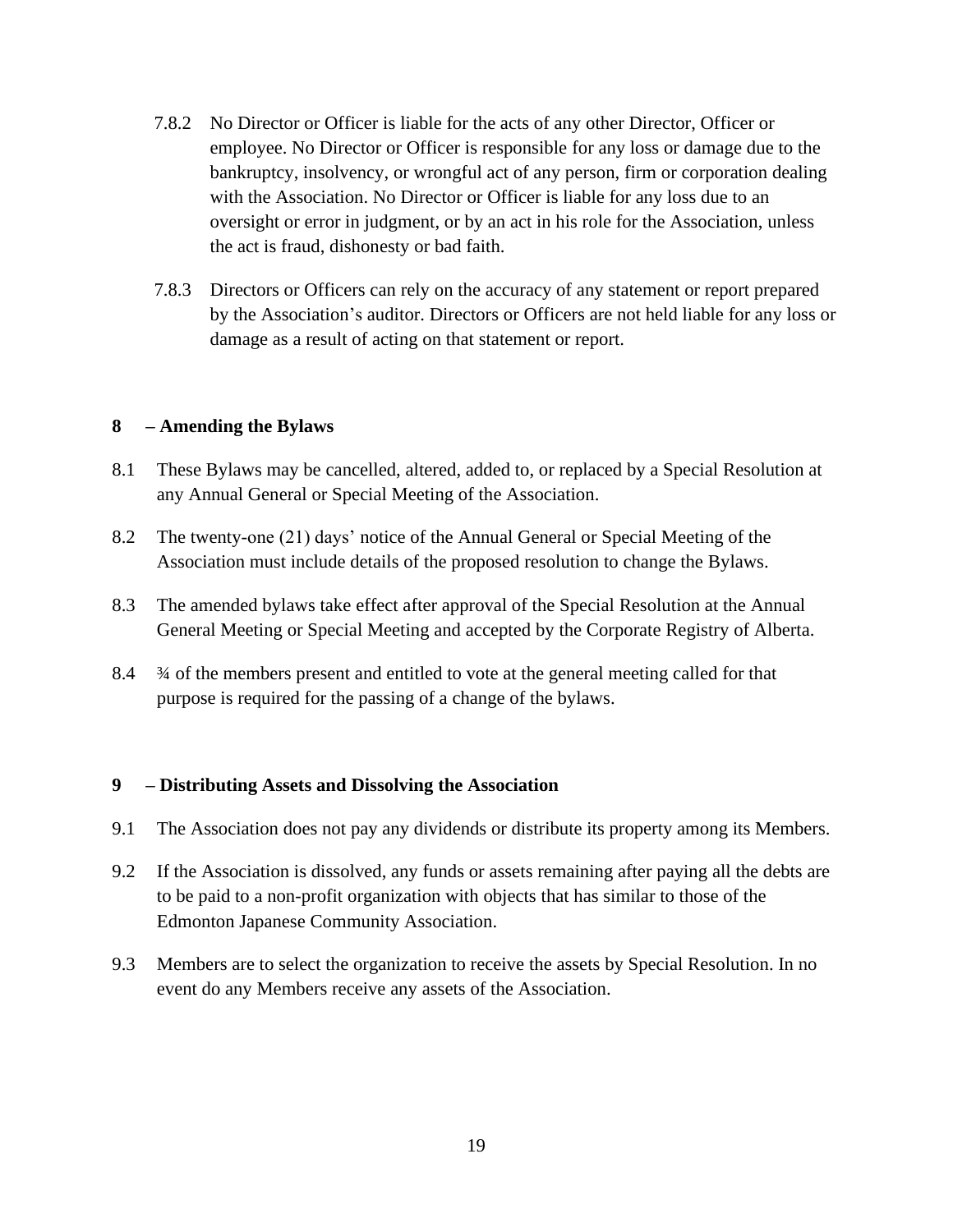# **Appendix 1 Glossary**

**Annual General Meeting:** Also known as 'AGM', is the Association's annual meeting which all members may attend. This is the meeting at which all Resolutions are approved and the election of the Board of Directors occurs.

**Director**: Any person elected or appointed to the Association' Board of Directors.

**Dissolution:** The breaking down or ending of the organization.

# OR

The act of ending, terminating or winding up a company or state of affairs. For example, when the life of a company is ended by normal legal means, it is said to be "dissolved".

**Executive Director:** Also known as the General Manager or the Administrator, is the employee who presides over the day-to-day operations of the Association. This person is the only employee of the Board of Directors and is a nonvoting member of this Board.

**Fiscal Year:** Period of 12 consecutive months chosen by an organization as its accounting period, which may or may not be a calendar year

# OR

the 12 months (or, for incorporated charities, a period of up to 53 weeks) covered by an organization's financial statements.

**In Good Standing:** A corporation that has complied with all statutory and regulatory requirements for filing of documents

**Majority:** The number of people who must favour a motion before it can be carried. A "simple majority" is more than half the members voting, that is, 50 percent plus one additional person.

**Member:** An individual who applies for membership, is accepted for membership, and pays the required dues to the Association. The terms of membership and application process are determined by the Board of Directors

**Member in Good Standing:** A member who dues are paid up and whose membership has not been suspended.

**NUANS: (**Newly Upgraded Automated Name Search) NUANS is a computerized search system that, for the purposes of Corporate Registry, compares a proposed corporate name to a database of existing corporate names.